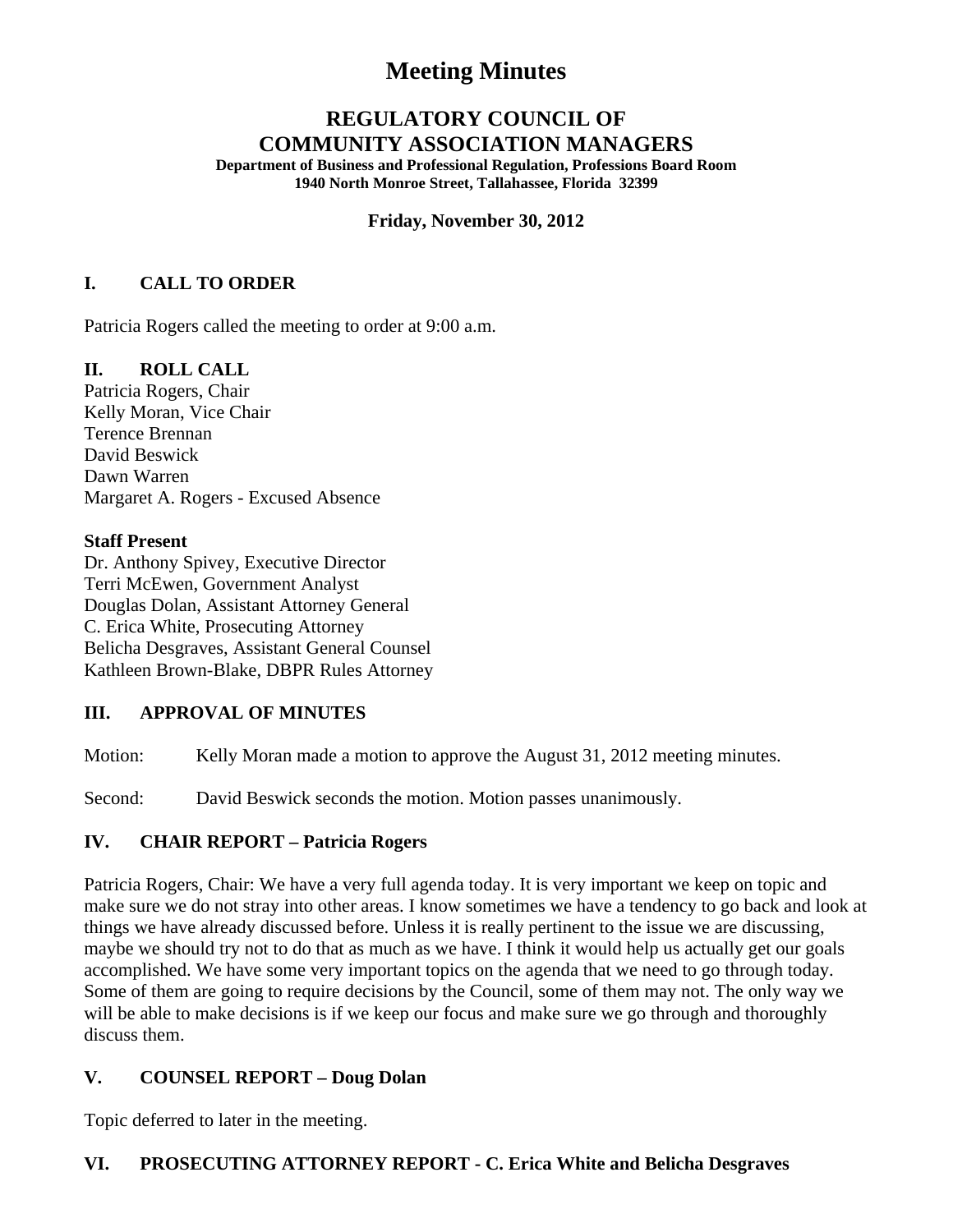C. Erica White: On the report you have, you should see a status code "35" that we implemented to show a case has been reviewed. I know in the past there has been some concern about the length of time it has taken. The computer system we use did not allow us to indicate we have reviewed a case even though we had. A status code "35" indicates that a case has been received and that we have reviewed it. Now we have not taken final action, but it lets you know as the Council that cases are moving through the process.

There are less cases and that is primarily because we have utilized a new process where we are not filing administrative complaints on unlicensed activity. We will explain the process we are using to deal with that. That is the reason we have so fewer cases. I would anticipate by your next meeting we should have even less.

Kelly Moran: We have one name that consistently over the last 6 or 7 years continues to appear on our report. I am concerned that this person is definitely a repeat offender and still holds a license, in my opinion should not hold a license.

C. Erica White: This particular case was closed. I am familiar with this person. The issue is we have a graduate discipline system. So, even if several complaints come in you have to almost have two or three cases where there is discipline before you can consider revocation. I know that a particular licensee, not just this specific one, may have multiple complaints, but if they did not result in an administrative complaint filed or discipline you can see the same name over and over again. I understand your concern. When we go through the explanation of the complaint process, you will see what legal does when we evaluate these cases.

Kelly Moran: Is there anything we can do as a Council that would help you revoke licenses for these repeat offenders?

C. Erica White: Your rules are really what we look to in terms of disciplinary action. The rules are somewhat specific about what we can revoke for. We often revoke licenses if there is just financial mismanagement without a gradual process. If there is financial misconduct, we usually revoke right then. We have to be able to justify the reason for revocation and the licensee can appeal that then we would have to go to a formal hearing. At which point the burden is on us to show we have enough evidence to revoke. If you look through your rules and you have the ability to amend those, if there is something in there you want to make more stringent then we can rely on that when doing disciplinary action.

Patricia Rogers, Chair: I noticed we only have 7 CAM Firm complaints. I was a little surprised there were so few.

C. Erica White: The only cases in your report are cases where probable cause has been found or if a case have been reviewed legally and we are going to file an administrative complaint. You will not see just cases we have received on CAM Firms, those are confidential. There are more than 7 cases against CAM Firms, you can not see them on this report because they are confidential, unless we believe we will find probable cause in a case.

Patricia Rogers, Chair: And that is something else we would have to change our rules or in statute?

C. Erica White: That is actually in the statute.

Kelly Moran: These other licensees in the legal report would be licensees that don't work for a management company? If they are in probable cause here, the firm would be in probable cause.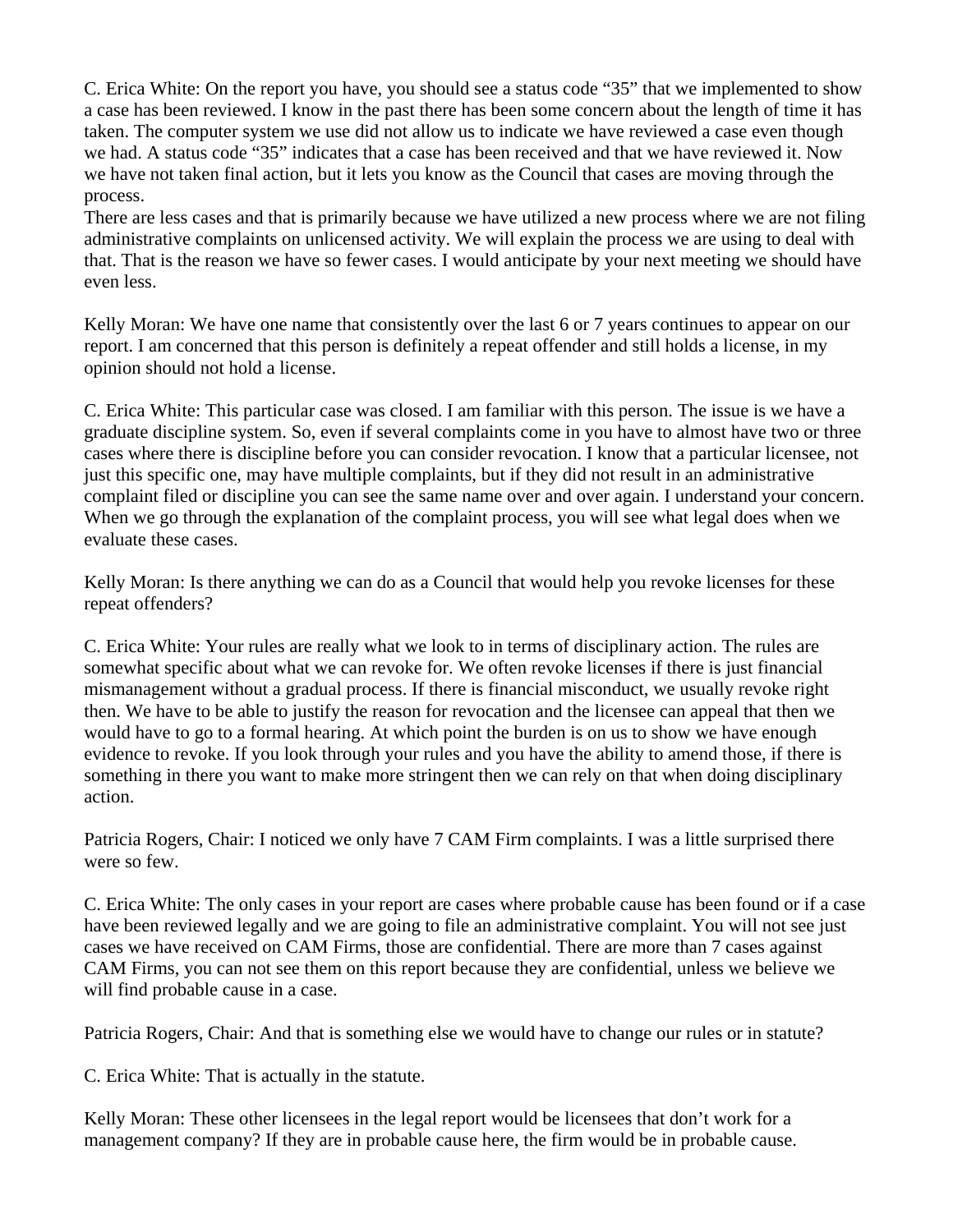C. Erica White: Not necessarily. A lot of times we get a complaint against the CAM and CAM firm and they are the exact same complaint. The CAM Firm case you can't see, but the CAM case you can see. You just can't see the duplicate case. Very rarely do we get a complaint against the CAM Firm without filing a complaint against the designated CAM or qualifier for the CAM Firm. Technically we can not provide that report to you. Usually when the public calls in they are referring to a CAM Firm case, which I can't discuss. But, I usually can discuss the case against the CAM.

Patricia Rogers, Chair: And what statute is that?

C. Erica White: I can get that for you, Madam Chair.

Patricia Rogers, Chair: I don't know if we want to address that change, but it is certainly something we want to review.

# **VII. EXECUTIVE DIRECTOR – Dr. Anthony B. Spivey**

# **1. Financial Statements; Period Ending September 30, 2012**

Dr. Anthony Spivey read the information from the Financial Statements.

Operating Account balance  $=$  (\$51,679) negative balance

Dr. Anthony Spivey: I looked at this account and compared it to the last year time period. I noticed at the end of the quarter last year you had a negative balance as well. One thing that sticks out is that the expenses for General Counsel are actually down. That is basically attributed to the process in place now by moving all of these cases away from legal back to the investigators because they are minor issues. It is actually a good thing that the Department has moved those cases away from legal where they can be handled at a lower level and still get the attention that they need.

Kelly Moran: As a Council we are still concerned that we have this negative balance even after we received our renewals this year. Do you see this number turning positive anytime soon?

Dr. Anthony Spivey: If it stays on the current trend for the current quarter. You will actually cut your expenses in legal cost by approximately 200 thousand dollars.

Kelly Moran: Do we expect any additional revenue from renewal?

Dr. Anthony Spivey: No, they are pretty much in. The renewals do go out 90 days prior to the renewal period. Pretty much everyone who will pay has paid the renewal fee.

Patricia Rogers, Chair: Do we have a trend of fewer fines? Are we fining less CAM's?

Dr. Anthony Spivey: With fines some will pay and some won't pay and then we need to send them to collections to get the money.

Unlicensed Activity balance = \$137,447

# **2. Division of Regulation Quarterly Complaint Report**

Handout reviewed by Council Members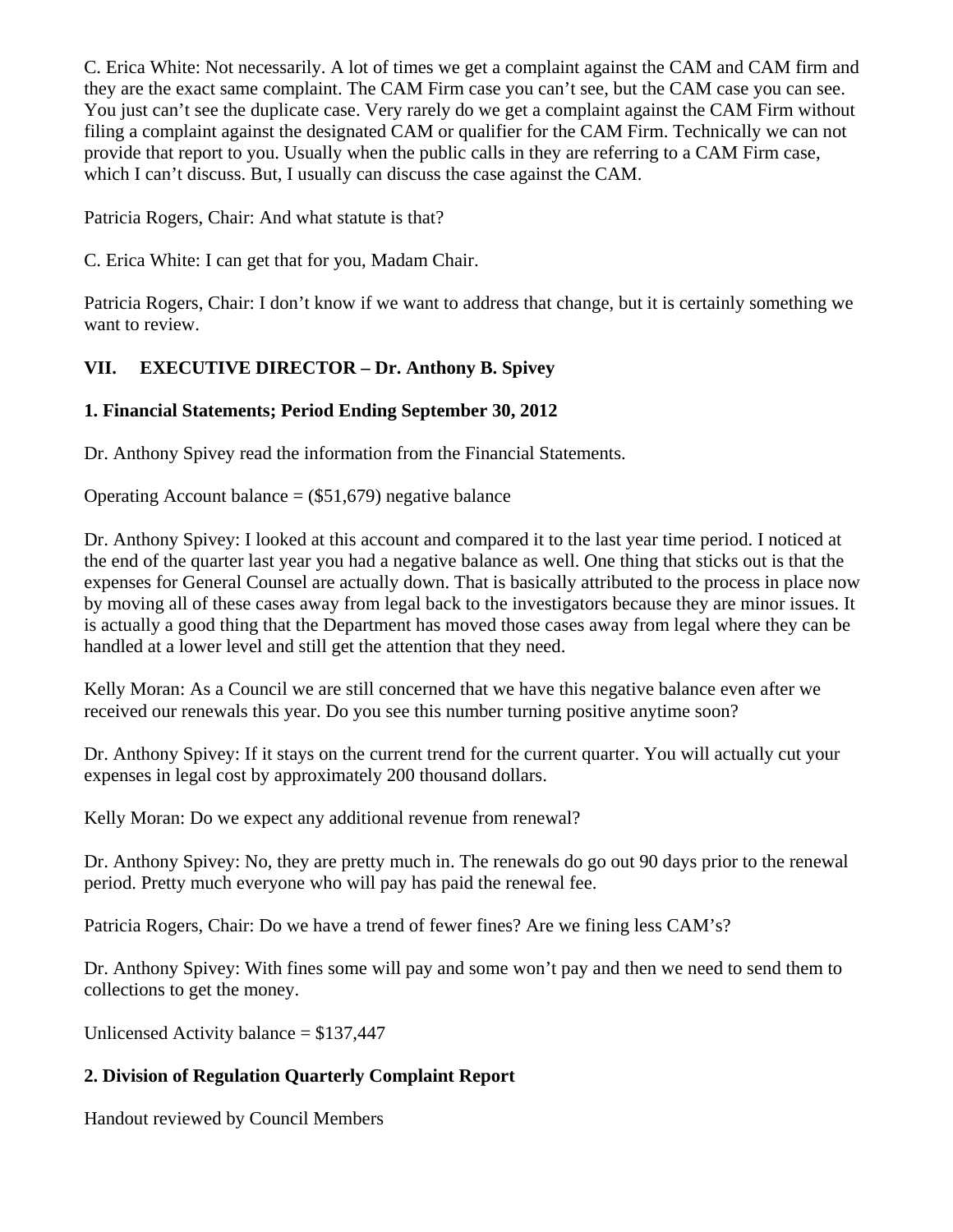Patricia Rogers, Chair: Is there any way of getting a better sampling of what the complaints are, what areas?

C. Erica White: Most of what I see is unlicensed activity, failure to provide access to records is a high number of complaints and failure to follow the governing documents of the association. Those are about 80% of cases we receive. As I stated before it is duplicative against the CAM and the CAM Firm.

Patricia Rogers, Chair: That information is helpful to us as a Council when directing our educational material.

Belicha Desgraves: Chapter 468.4365, Florida Statutes that refers the availability of records and disciplinary proceedings in relation to CAM's being public record and CAM Firm's not.

Patricia Rogers, Chair: We can direct or efforts to our education brochures to specifically address those concerns.

## **V. COUNSEL REPORT – Doug Dolan and Kathleen Brown-Blake**

SERC (Statement of Estimated Regulatory Cost) checklists are obligated to be completed for each and every rule that is proposed prior to sending to the Joint Administrative Procedures Committee (JAPC) and the Office of Fiscal Accountability and Regulatory Reform (OFARR). With the help of the Division of Regulations we have completed SERC checklist for all the rules you voted on last time.

## **Rule 61E14-5.001 – Citation Rule**

The checklist indicates there will be an increase in fees to those who are issued citations, approximately 30 issued a year. The total increase cost is estimated \$7,500.

Terence Brennan: On this rule, I have a comment on a section of this rule that I am a little concerned with.

Kathleen Brown-Blake: The language of the rule was already approved at the last meeting.

Terence Brennan: My concern in paragraph 6, once the citation becomes a final order the citation and complaint become public record. Since the statute that was cited makes complaints public record at the moment they were filed. This language suggests the citation is not public record until the complaint process is completed, it would seem to be in conflict with the statute by being more restrictive.

Patricia Rogers, Chair: If I remember our discussion before, this was added for the CAM Firms.

Kathleen Brown-Blake: A rule will never supersede a statute.

Patricia Rogers, Chair: Why would you only think there would be 30? I would think that it would be a lot more people.

Kathleen Brown-Blake: We consulted with the Division of Regulation that goes out and start the complaints. There are about 200 new cases a year, I think there are going to be a number that are handled with a cease & desist for unlicensed activity, there will be a number sent to mediation, or provide a notice of non-compliance and some that we handle by citation. When I asked them to break down the number of citations would be, this is what was provided. They are the ones in the field so they would be the ones to make the best educated guest.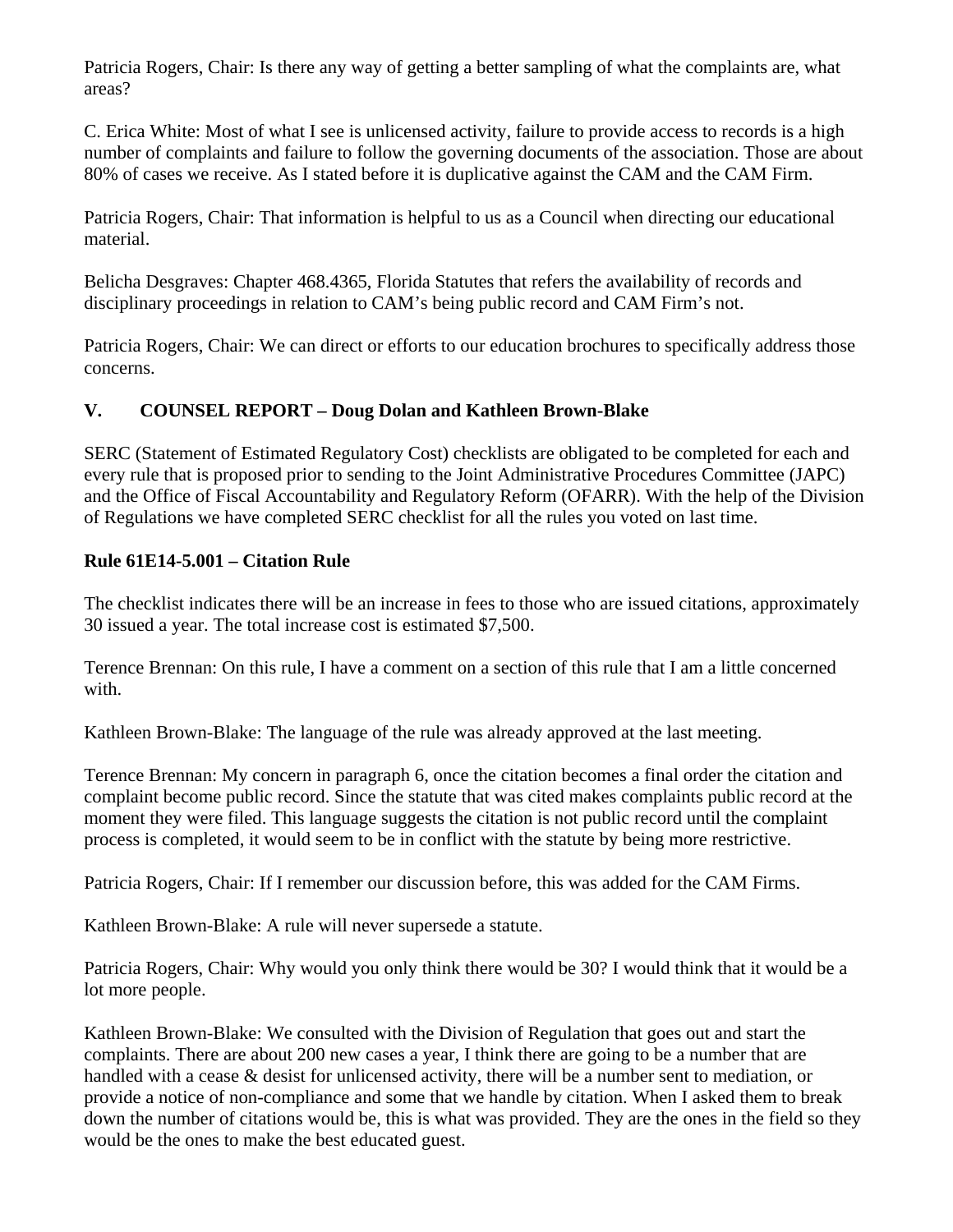Patricia Rogers, Chair: I hope they are wrong, I hope they catch more people. There are more people doing things wrong.

Motion: David Beswick made a motion that a SERC is not required for the proposed Rule 61E14- 5.001.

Second: Kelly Moran seconds the motion. Motion passes unanimously.

## **61E14-5.002 - Mediation Rule**

Mediation is cost free to licensees and the public. It was estimated about 40 cases going to mediation on average.

Patricia Rogers, Chair: Will they be using private mediators.

Kathleen Brown-Blake: No, we have mediation in house. The Division of Regulation has mediators.

Patricia Rogers, Chair: How is there no cost then?

Kathleen Brown-Blake: It is no cost to licensees and the public. When doing a SERC checklist you never consider the cost to the Department or the State. You consider the cost to those individuals the rule will be applied against.

Motion: Kelly Moran made a motion that a SERC is not required for the proposed Rule 61E14- 5.002.

Second: David Beswick seconds the motion. Motion passes unanimously.

#### **Rule 61E14-5.003 - Notice of Non-Compliance**

No estimated cost to the licensee or to the public. The Division of Regulation has estimated approximately 80 issued a year.

Motion: Kelly Moran made a motion that a SERC is not required for the proposed Rule 61E14- 5.003.

Second: David Beswick seconds the motion. Motion passes unanimously.

These rules will now be sent to the OFARR and then have to wait 7 days for publication of the language. About 56 days later, if we do not receive comment from JAPC or the general public, the language will be adopted. If we do receive comment from JAPC or the public the language will be brought back to the Council for consideration.

## **VIII. COUNCIL DISCUSSION TOPICS**

## **1. Complaint Categories / Process**

C. Erica White presented power point presentation of the Office of the General Counsel complaint process.

C. Erica White: The review of our case happens after the Division of Regulation. When we are looking at complaints, what we are looking for is evidence that supports the allegation of the complaint filed by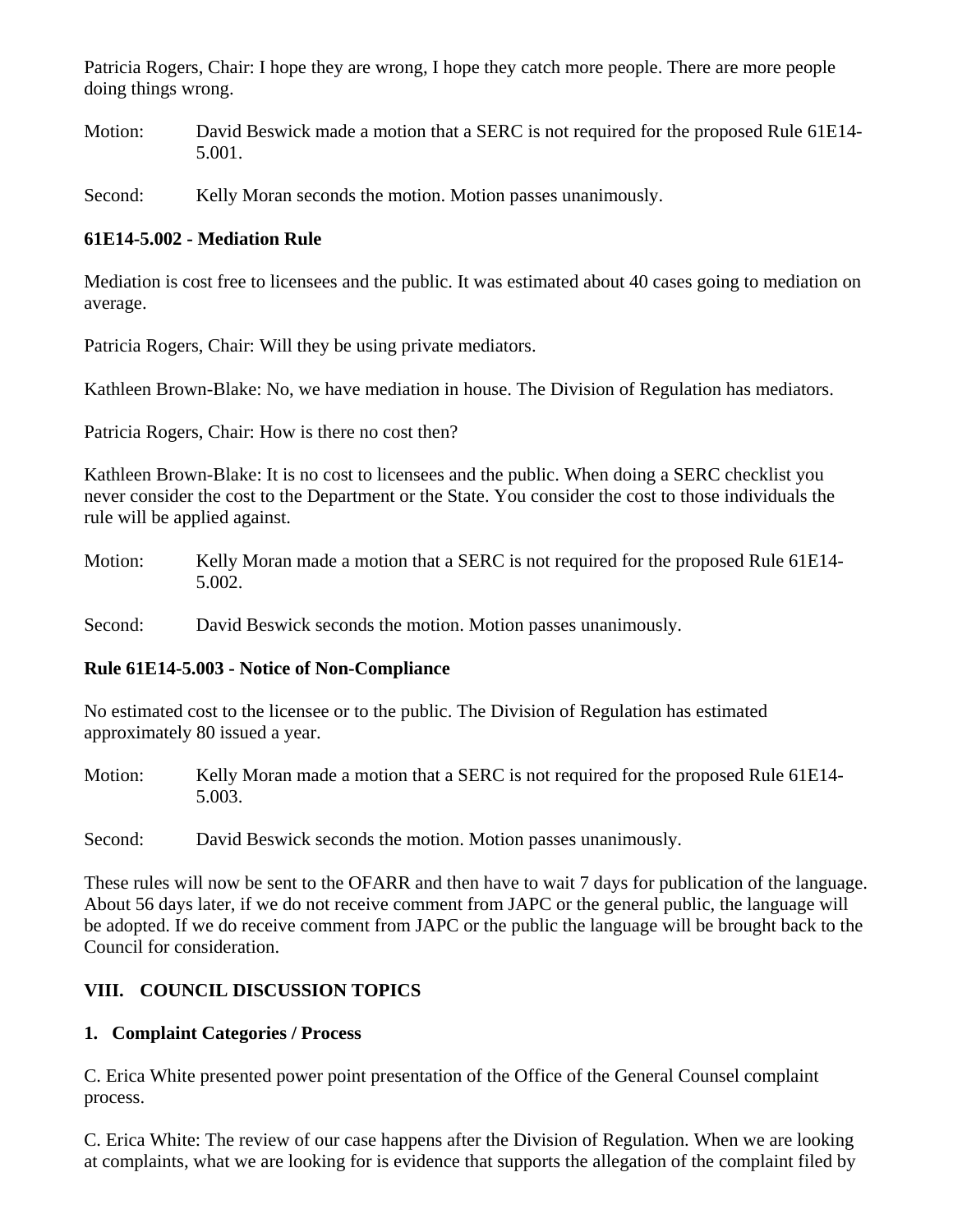the constituent. What we usually find is that there is an allegation, but nothing that ties anything beyond the allegation to proving that.

Public Comment:

Dennis Warren: A complaint I filed that did not necessarily follow the paths that was described there. I do want to point out a few things that could be avenues to revise in the Department. These cases deal with election violations.

C. Erica White: We can not impose discipline on election issues.

Dr. Anthony Spivey presented power point presentation on complaint process on where to file with the Division of Regulation.

# **2. Access to Public Records Policy**

Dr. Anthony Spivey presented power point presentation on how to request CAM public records through the website.

Motion: Terence Brennan made a motion for the Council to discuss the Department to modify the threshold to validate cases for that should show on the website.

No Second. Motion dies.

## **3. Public Information Brochure**

- Motion: Kelly Moran made a motion that the next public information brochure encompasses the Professional Standards of Conduct for CAM's.
- Second: Dawn Warren seconds the motion. Motion passes.
- **4. Discussion on Mediation -** Addressed during complaint process presentation.

# **5. Background / Drug Testing**

Council voted and this topic will not be discussed and removed from the agenda.

# **6. Unlicensed Practice Of Law**

Patricia Rogers, Chair: At the last meeting we adopted the letter that Dr. Spivey sent on behalf of the Department to the Florida Bar Committee. There are conversations going on both sides of the issue. There are organizations that are concerned that the Council needs to take a higher profile on how we deal with this. I agree that the Council should be taking a stand on what CAM's can and can't do.

Dawn Warren: I think it is very important that we monitor any legislation that comes out that refers to the unlicensed practice of law. We need to be very involved in that legislation and make sure it is represented appropriately.

Dr. Anthony Spivey: At this time we are not aware of any legislation filed regarding this profession.

David Beswick: This is definitely something that needs to be watched. Legal fees in my condo last year were outrageous.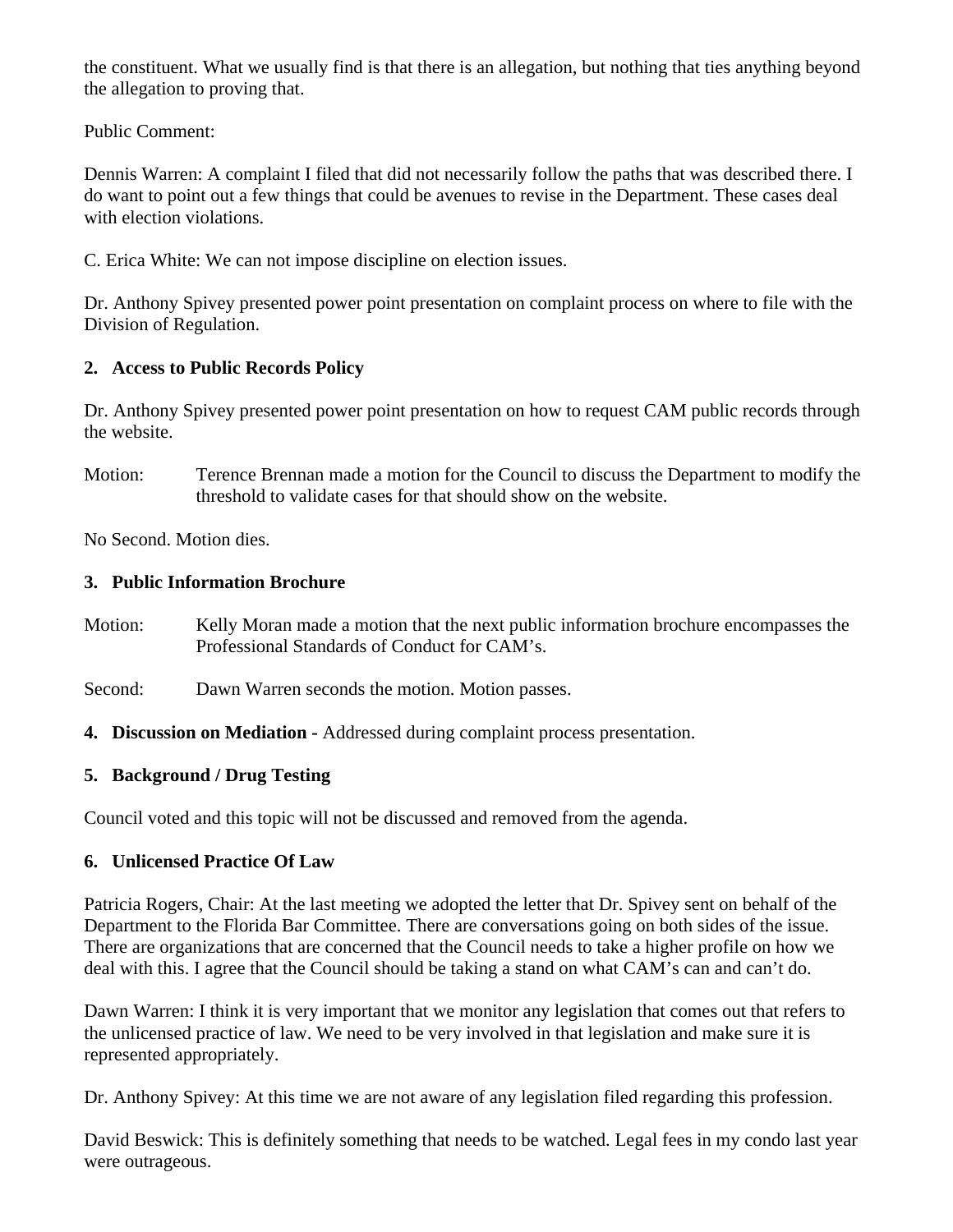Mathew Green from Community Association Institute (CAI): Back in September the industry was successful for having 24 of the 28 struck off the record. We have four remaining issues; modify limited proxy, documents concerning the rights of an association to approve new prospective owners, drafting of pre-arbitration demands and identifying through review the instruments owner receive pre-lien letters. CAI is planning on holding a dialogue on January  $11<sup>th</sup>$  in Orlando at Celebration for stakeholders to hash out any differences on these four items.

Patricia Rogers, Chair: I think this is very important, especially on this issue that we all come together and work as a team. It is important that legislators see that this important issue, and that all groups in this State come together to work on this important issue.

Kelly Moran: I think it is great that you are having this forum. We don't want to see the two industries at war because both industries need each other desperately. It is extremely important that we work with the attorneys and come to some common ground. We do appreciate CAI's support of your larger manager population.

Patricia Rogers, Chair: Managers are in a very unique position and in a very unique profession. We are called upon to make interesting decisions and understand the law while not interpreting the law. That is a fine line managers have to walk and it takes a specific appreciation by attorneys that is greatly lacking. I see that many times with documents they write, they do not understand community associations as well as managers do. Maybe through this process we can educate the attorneys on this topic.

Patricia Rogers, Chair: Tony, if anything does come up can you relay that information to the Council?

Dr. Anthony Spivey: We can do a tentative date for a conference call?

Patricia Rogers, Chair: If the forum is January  $11<sup>th</sup>$  maybe we can do it January  $18<sup>th</sup>$  to discuss legislation proposals if everyone is available. I remind the Council members that if you do attend the January  $11<sup>th</sup>$ dialogue you are doing so as individuals and not as members of the Council.

# **7. Professional Standards of Conduct (Code of Ethics) -**

Patricia Rogers, Chair: The way our CAM Professional Standards work is based upon the law. In order for us to change the perception of the profession we need to change and at least have a statement of professional standards. These are professional standards that CAM's need to be meeting.

Kelly Moran: Our standards have to be in the law or administrative code. It would be an exercise of futility if we create standards and we hope you follow these.

C. Erica White: You already have professional standards in your rules. You can amend your current rules.

Doug Dolan: Do you want to open that for discussion at the next meeting?

Patricia Rogers, Chair: We are going to go through some of them.

Doug Dolan: If we are going to modify the rule then we would have to notice that.

C. Erica White: You need to notice if you are going to modify or have a discussion of the rules. That was not noticed for today.